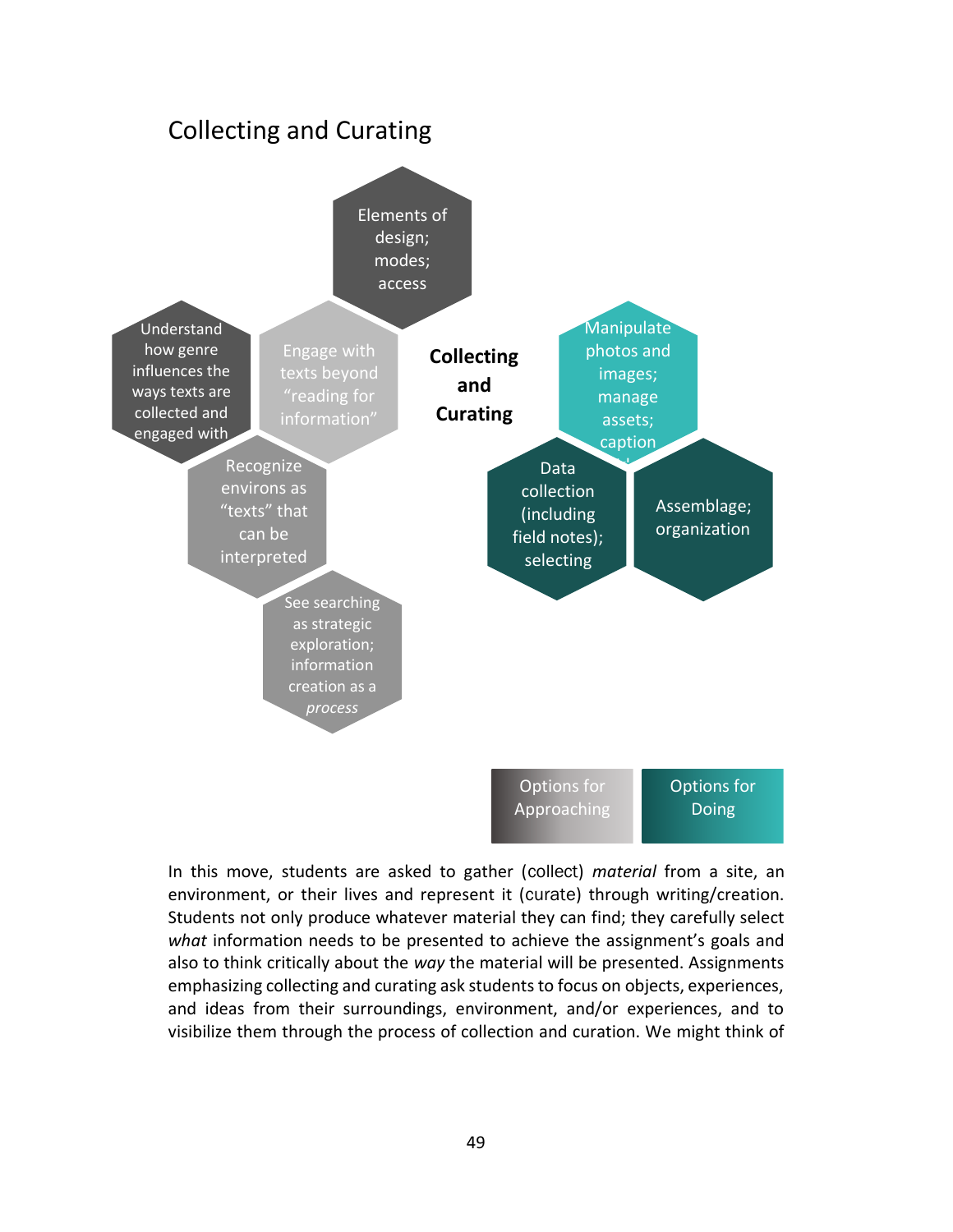the ways museums and galleries curate work and artifacts, for example (and the ethics of curating existing work).

Information Literacy Threshold Concepts

- Information creation as a process
- Searching as strategic exploration

Habits of Mind

- Curiosity
- Engagement
- Creativity

## Examples

| Genre                             | Writing goals                                                                                          | Collect                                             | Curate                                                             |
|-----------------------------------|--------------------------------------------------------------------------------------------------------|-----------------------------------------------------|--------------------------------------------------------------------|
| Collage                           | Recognizing<br>environs as<br>"texts"                                                                  | Photos from a<br>particular location                | Assemble photos<br>into a meaningful<br>organization               |
| Soundscapes<br>assignment         | Searching as<br>strategic<br>exploration                                                               | Sound assets from an<br>environment                 | Describe and<br>analyze what the<br>sounds mean in a<br>PowerPoint |
| Literacy<br>narrative             | Understand how<br>genre influences<br>the ways texts<br>(memories) are<br>collected or<br>engaged with | Memories of literacy<br>learning                    | Present in<br>narrative form                                       |
| <b>Discourse</b><br>community map | Engage with<br>texts<br>(interviews)<br>beyond reading<br>for information                              | Interviews with<br>professionals in a<br>discipline | A map describing<br>the features of the<br>discourse<br>community  |

## **Resources**